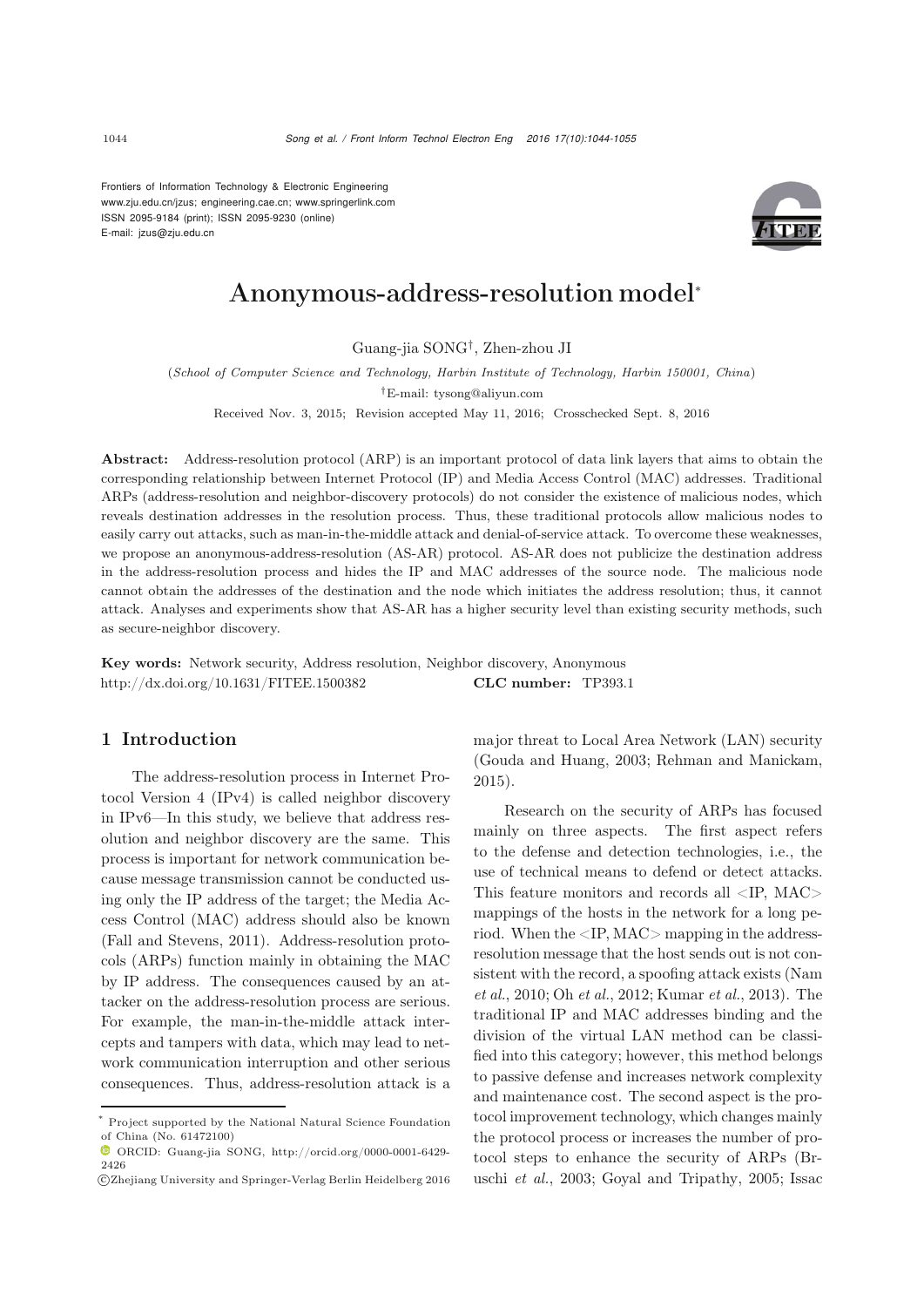and [Mohammed,](#page-10-1) [2005](#page-10-6)[\).](#page-10-1) [For](#page-10-1) [example,](#page-10-1) Gouda and Huang [\(2003](#page-10-1)) modified a Dynamic Host Configuration Protocol (DHCP) server in LAN and expanded the DHCP to support the address-resolution process. However, this change caused a single point of failure problem and increased the network cost. The third aspect is the encrypted communication technology, such as the use of the asymmetric encryption technology to encrypt an address-resolution message to prevent IP address spoofing [\(Goyal and Tripathy,](#page-10-5) [2005](#page-10-5)).

Although RFC4861 suggests using IP security (IPsec) to protect the Neighbor-Discovery Protocol (NDP) message, the use of IPSec in neighbor discovery still faces several problems. The Internet Engineering Task Force (IETF) proposed SEcure-Neighbor Discovery (SEND) to enhance the security of NDP. SEND uses cryptographically generated address (CGA), digital signature, and time stamp to protect the NDP message [\(Arkko](#page-10-7) *et al.*, [2005](#page-10-7)). However, key management remains a problem in encryption communications; the coexistence of SEND and NDP may also cause routing problems (Hou *[et al.](#page-10-8)*, [2012](#page-10-8)). Given its high complexity [\(Rafiee](#page-11-2) *et al.*, [2011\)](#page-11-2), SEND re[mains](#page-11-3) [to](#page-11-3) [be](#page-11-3) [in](#page-11-3) [the](#page-11-3) [experimental](#page-11-3) [stage](#page-11-3) [\(](#page-11-3)Oh and Chae, [2007](#page-11-3); Su *[et al.](#page-11-4)*, [2010](#page-11-4); [AlSa'deh](#page-10-9) *et al.*, [2012](#page-10-9)). A logical problem in encrypted communication is that both parties must know the MAC address of each other before key change; acquiring the MAC address is the purpose of address resolution. If fraud occurs in the MAC-obtaining process, then the follow-up communication security is lost.

Source address validation architecture is a new security method, which filters packets based on their source addresses. This method prevents attacks directly from the source and provides convenience for source address tracking, traceability, and network diagnosis and management (Wu *et al.*, 2007; 2008). Source address validation implementation (SAVI) is a protocol and a security mechanism that needs the entire network support, and remains in its experimental stage. Source address validation in autonomous regions needs a router support, which must complete several centralized computing to affect network performance. Also, SAVI is difficult to deploy because equipment manufacturers implement the Simple Network Management Protocol (SNMP) in various ways (Li *[et al.](#page-10-10)*, [2012](#page-10-10); [Xiao and Bi](#page-11-5), [2013\)](#page-11-5).

Security research on ARPs remains in the stage

of experience. Most of the studies lack theoretical supports. Single point of failure, hardware cost, operation complexity, and other factors also restrict the development of ARPs. This study aims to resolve the address-resolution security issue by proposing a new secure ARP called the anonymous-addressresolution (AS-AR) protocol. This protocol does not reveal the destination address; the MAC and IP addresses of the source node are hidden in the addressresolution process. As a result, AS-AR has a higher security level than existing security methods.

# 2 Address-resolution spoofing

Taking ARP as an example (NDP is similar), each host in the LAN has an ARP cache table to store the IP and MAC addresses of other hosts. When host *A* wants to send a data packet to host *B*, *A* first checks whether the MAC of *B* is available in the cache; if not, host *A* carries out an ARP broadcast and asks host *B* to reply to its MAC. All hosts in LAN receive this broadcast; however, only host *B* gives an ARP reply containing its IP and MAC addresses. After receiving a reply, host *A* updates its cache and sends a data packet to host *B* according to the MAC address in the cache [\(Plummer, 1982\)](#page-11-6).

Although ARP is simple and efficient, security risks remain. First, all hosts in the LAN are assumed to be credible in ARP; however, malicious hosts may exist because of virus or malicious programs. Second, ARP lacks a verification mechanism. For example, when host *A* needs to communicate with host *B*, host *A* does not check whether the reply is true if host *A* receives an ARP reply after the ARP broadcast. Host *A* updates its cache as long as the destination MAC address in the ARP reply is its own. This process provides convenience for LAN ARP spoofing. The process of a common attack is as follows:

When host *A* broadcasts an ARP request to resolve the MAC address of host *B*, host *C* sends a reply, pretending to be host *B*. After receiving the reply, host *A* does not know that it is a fake message and mistakenly updates its ARP cache table, regarding host *C* as host *B*, and sends the data packet to host *C* that should have been sent to host *B*.

In view of this attack, NDP is used. NDP does not directly trust a neighbor-discovery broadcast; i.e., after receiving a neighbor advertisement (NA) broadcast, the host does not directly update the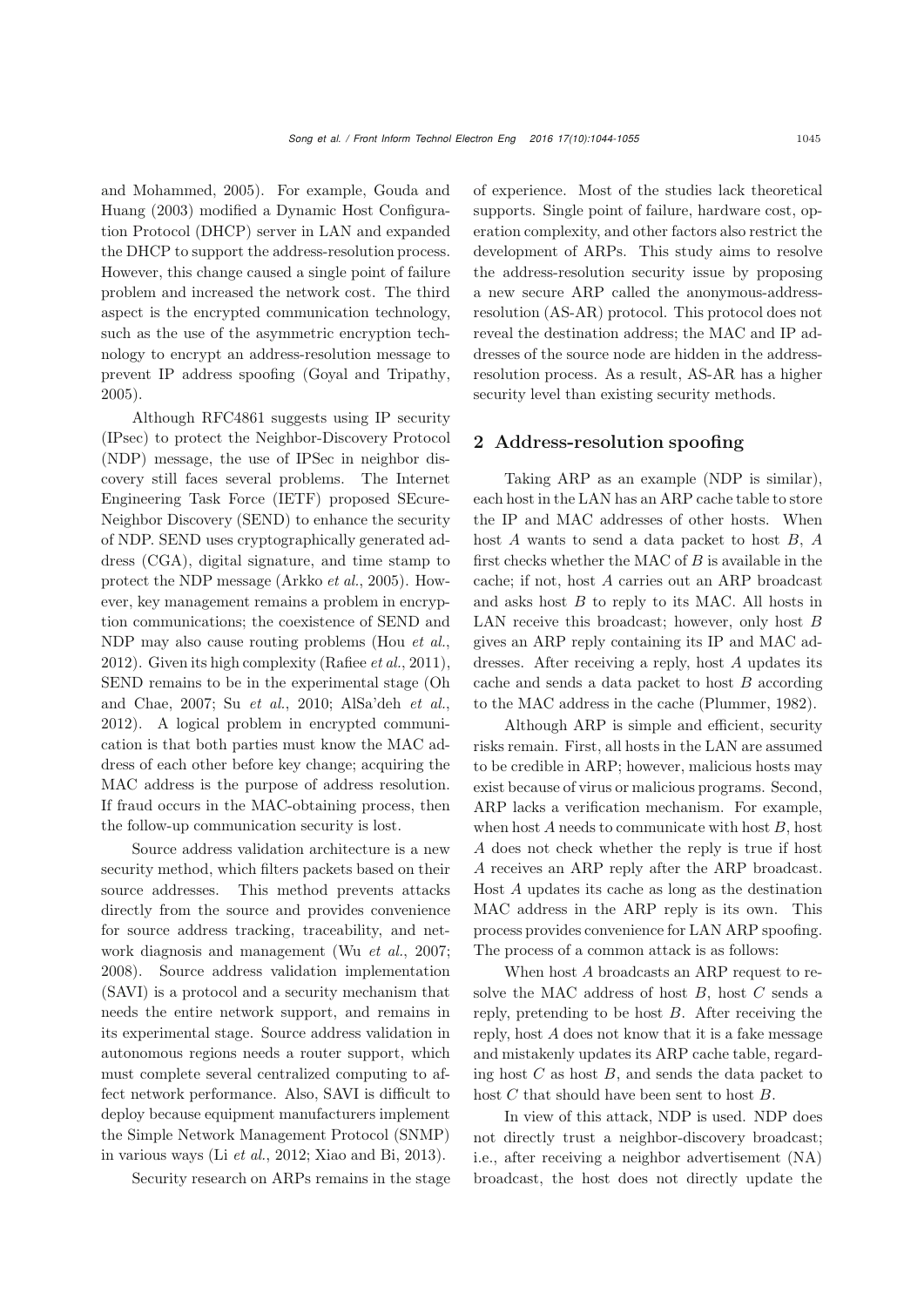cache entry state to 'reachable'. The address entry is updated to 'reachable' only after the test and confirmation of the target host, as follows:

1. After the neighbor solicitation (NS) broadcast, the host receives an NA with the 'S' bit (included in the 'RSO' field) set to 1.

2. An upper layer confirmation, such as a Transmission Control Protocol (TCP) message, is received from the other end [\(Narten](#page-11-7) *et al.*, [2007](#page-11-7)).

However, attacks still exist in NDP, such as the use of THC-IPv6 tools. Thus, the spoofing attack remains the main threat to ARP (NDP) [\(van Heuse](#page-11-8), [2016](#page-11-8)).

#### 3 Anonymous-address-resolution

## 3.1 Cryptography methods used in AS-AR

1. Hash function: The hash function used in AS-AR is the message digest algorithm 5 (MD5). Hash function  $h : \{0,1\}^* \to \{0,1\}^n$  maps a set of bit strings with an arbitrary length  $({0, 1}^*)$  to a set of bit strings with a length of  $n \left( \{0,1\}^n \right)$  [\(Stinson](#page-11-9), [2005](#page-11-9)). By definition, hash function *h* can map a message *x* with an arbitrary length to a shorter message *y* with a fixed length. Message *x* is generally called preimage; *y* is generally called the message digest. The commonly used hash functions include secure hash algorithm 1 (SHA-1) and MD5. The preimage, second preimage, and collision problems are used to measure the security of the hash function:

(1) Resistance to a preimage attack (one-way): for any given output  $y$ , finding an  $x$  that makes  $h(x) = y$  is computationally infeasible.

(2) Resistance to a second preimage attack: for any given input *x*, finding an input *x* , which is unequal to *x* and makes  $h(x') = h(x)$ , is computationally infeasible.

(3) Resistance to a collision attack: finding two unequal inputs x and x' that make  $h(x) = h(x')$  is computationally infeasible.

2. International date encryption algorithm (IDEA): IDEA is a symmetric block encryption algorithm. This algorithm overcomes the short key problem of the Data Encryption Standard (DES). The length of IDEA key is 128 bits.

#### 3.2 Design goals of AS-AR

From a logical point of view, the reason host *C* can cheat host *A* is that host *C* knows that host *A* is looking for host *B*. If host *C* does not know the target that host *A* is looking for, then host *C* will have difficulty to cheat. Moreover, if host *C* does not know that host *A* is currently carrying out an address resolution, host *C* will not know the attack target. In the original ARPs, the destination address and the IP and MAC addresses of the source host are all open and broadcasted in the network, thereby making all hosts in LAN (including the attacker) know the destination address of the address resolution and who is performing the address resolution. These are the weaknesses of the original ARPs.

To overcome the weaknesses of ARPs, for AS-AR, in addition to achieving the function of address resolution, two additional goals are as follows:

1. AS-AR does not leak the destination of an address resolution.

2. AS-AR does not leak the IP and MAC addresses of the source host.

To achieve goals 1 and 2, the destination of address resolution, IP and MAC addresses of the source host need to be hidden in AS-AR while allowing the target host to interpret these pieces of information. First, we use the one-way characteristic of the hash function to hide IP<sub>*X*</sub> (IP<sub>*X*</sub> represents the destination address of address resolution). In AS-AR, only the hash value of  $IP_X$  is public. Moreover, only the host with a specific IP address is allowed to know the real destination of address resolution; other hosts know only the hash value of address IP*<sup>X</sup>* .

Second, we know that when host *A* wants to communicate with host  $B$ , whose IP address is  $IP_X$ , only host *A* itself knows the communication requirements. Thus,  $IP_X$  can be regarded as a common secret between hosts  $A$  and  $B$ . IP<sub>X</sub> can be used as a public key between hosts *A* and *B*, and we can use it to encrypt the IP and MAC addresses of the source host to achieve encryption communication.

Given that  $IP_X$  is not open in AS-AR and that the IP and MAC addresses of the source host are encrypted by IP*X*, goals 1 and 2 are achieved.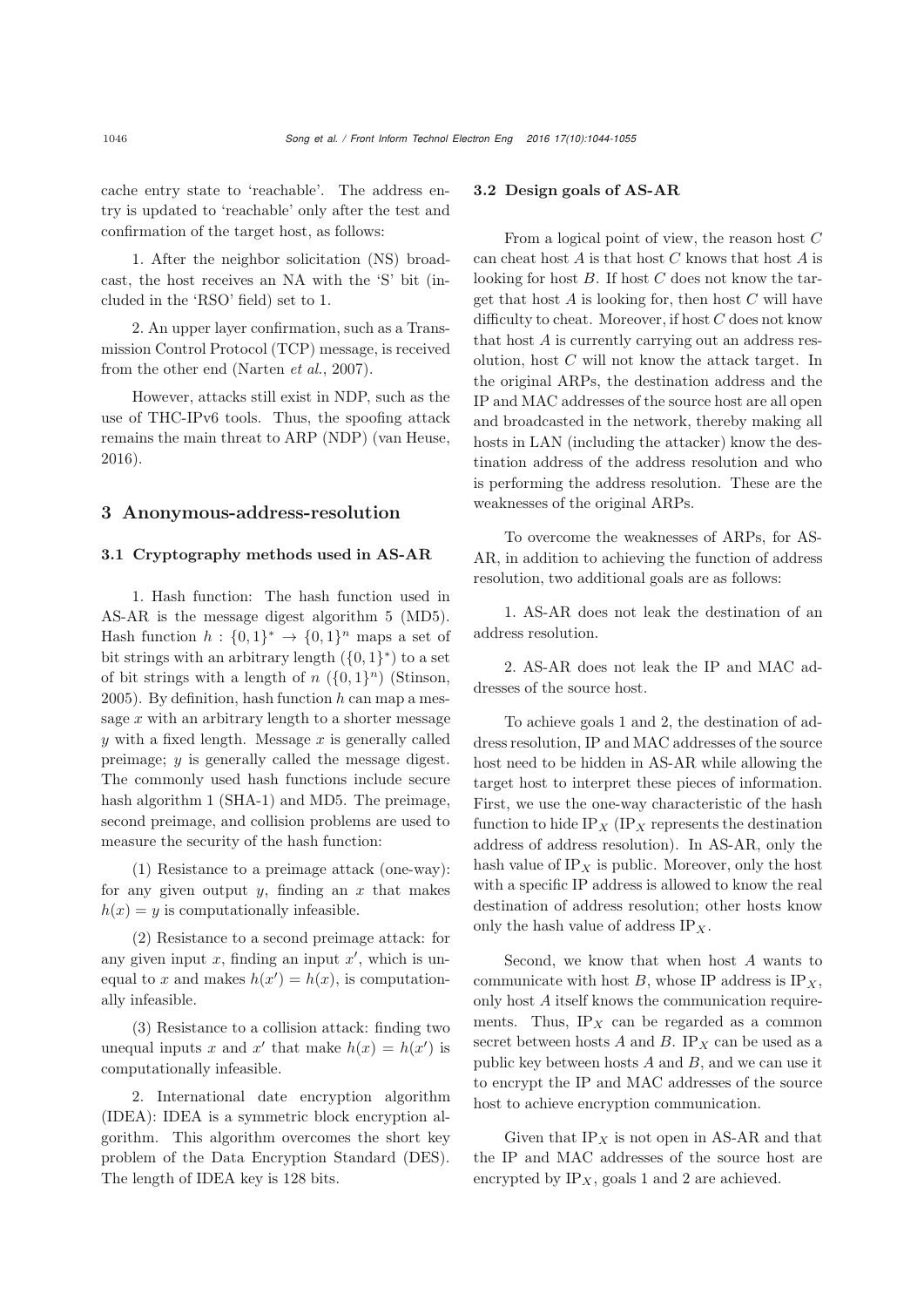#### 3.3 Workflow of AS-AR

#### 3.3.1 Message format of AS-AR

For easy understanding, NDP is used as the prototype for AS-AR. The NDP message is composed of three parts, namely, Ethernet header, IPv6 header, and ICMPv6 part (Fig. 1). Specifically, in NDP, NS does not have an 'RSO' field. The values of the 'Type' field for NS and NA are 135 and 136, respectively. The 'Target address' field usually contains the destination IP address of the address resolution. The 'Options' field has different functions based on the types of ICMPv6 messages, which usually stores the MAC address of the host in NDP.

Unlike NDP, AS-AR uses two new packets, NSAS-AR and NAAS-AR, to complete the address resolution. The values of 'Type' fields for NSAS-AR and NAAS-AR are 200 and 201, respectively (200 and 201 are ICMPv6 retention values for experiment). The

|  | <b>Ethernet header</b> | Dest MAC<br>Src MAC<br>Type                                   |  |  |
|--|------------------------|---------------------------------------------------------------|--|--|
|  | IPv6 header            | Src IP<br>Dest IP<br>Next header                              |  |  |
|  | ICMP <sub>v6</sub>     | RSO (only for NA)<br>Type<br>Target address<br><b>Options</b> |  |  |

Fig. 1 Format of the NDP message

following functions are used in the protocol:

1. Left $(x, n)$  intercepts *n* bits from the left side of string *x* and obtains an *n*-bit binary string.

2.  $E_K(x)$  encrypts x using IDEA with key K.

3.  $D_K(x)$  decrypts x using IDEA with key K.

4.  $H(x)$  computes the hash value of x and the length of the result is 128 bits.

3.3.2 Workflow of AS-AR

The workflow of AS-AR is shown in Fig. 2. In the following description, we use  $IP_A$  and  $MAC_A$  to represent the IP and MAC addresses of the source host  $A$ , respectively, and use  $IP_B$  and  $MAC_B$  to represent the IP and MAC addresses of the target host *B*, respectively. AS-AR includes three stages:

1. Resolution initiation stage: When host *A* wants to communicate with host *B* whose IP address is  $IP_X$ , host *A* carries out the following steps:

Step 1: Each field of NSAS-AR (Table 1) is calculated according to  $IP_X$ .

Step 2: NS<sub>AS-AR</sub> is broadcasted.

2. Responses stage: Other host (represented by host *B*) carries out the following steps:

Step 3: After  $NS<sub>AS-AR</sub>$  is received, 'Target address', 'Src IP', and 'Options' fields are extracted.

Step 4: If the address pool is not empty, an IP address is extracted and denoted as  $IP<sub>Y</sub>$ ; step 5 is then conducted. If no more address remains in the address pool, then the process is completed.



Fig. 2 Flowchart of AS-AR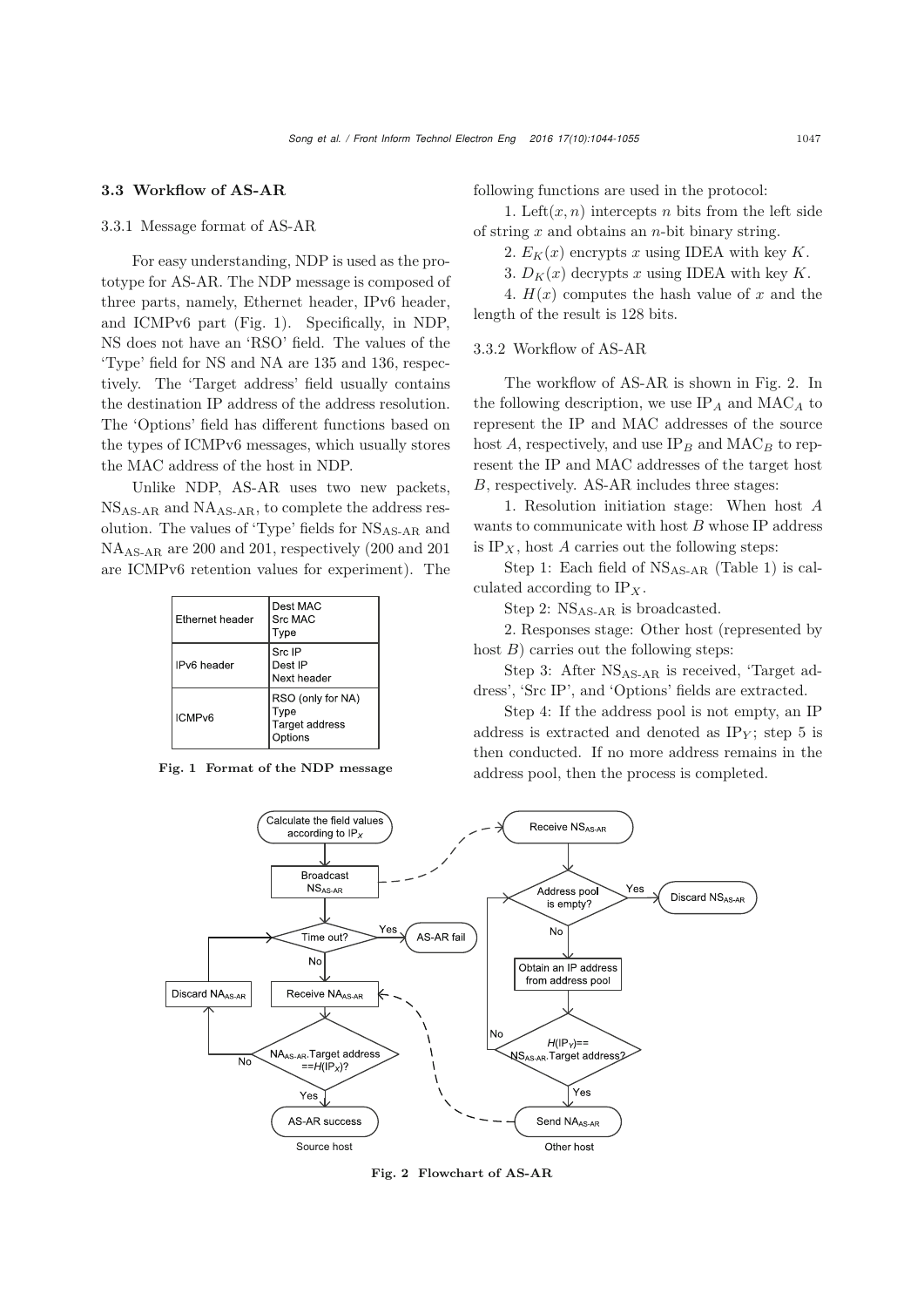| Part               | Description                       | Value                                                                      |  |
|--------------------|-----------------------------------|----------------------------------------------------------------------------|--|
| Ethernet header    | Dest MAC<br>Src MAC<br>Type       | 3333-0000-0001<br>Left $(E_{IP_{\mathbf{Y}}}(\text{MAC}_A), 48)$<br>0x0806 |  |
| IPv6 header        | Src IP<br>Dest IP<br>Next header  | $E_{\rm IP\,x\,(\rm IP_{{\cal A}})$<br>ff02::1<br>0x3a                     |  |
| ICMP <sub>v6</sub> | Type<br>Target address<br>Options | 200<br>$H(\rm{IP}_X)$<br>$E_{\rm IP\,\kappa}(\rm MAC_A)$                   |  |

Table 1 Format of NSAS-AR

Step 5:  $H(\text{IP}_Y)$  is calculated.

(1) If  $H(\text{IP}_Y)=\text{NS}_{\text{AS-AR}}$ . Target address, then  $IP<sub>Y</sub>$  is used as the key to decrypt the IP and MAC addresses of host *A*, i.e.,

$$
IP_A = D_{IP_Y} (NS_{AS-AR}.src IP),
$$
  

$$
MAC_A = D_{IP_Y} (NS_{AS-AR}.Options),
$$

IP*<sup>Y</sup>* is used as the key to encrypt the IP and  $MAC$  addresses of itself, and  $NA<sub>AS-AR</sub>$  (Table 2) is sent out to reply to host *A*.

| $\frac{1}{2}$ and $\frac{1}{2}$ and $\frac{1}{2}$ and $\frac{1}{2}$ and $\frac{1}{2}$ and $\frac{1}{2}$ and $\frac{1}{2}$ and $\frac{1}{2}$ and $\frac{1}{2}$ and $\frac{1}{2}$ and $\frac{1}{2}$ and $\frac{1}{2}$ and $\frac{1}{2}$ and $\frac{1}{2}$ and $\frac{1}{2}$ and $\frac{1}{2}$ a |                                                 |                                                                       |  |  |
|-----------------------------------------------------------------------------------------------------------------------------------------------------------------------------------------------------------------------------------------------------------------------------------------------|-------------------------------------------------|-----------------------------------------------------------------------|--|--|
| Part                                                                                                                                                                                                                                                                                          | Description                                     | Value                                                                 |  |  |
| Ethernet header                                                                                                                                                                                                                                                                               | Dest MAC<br>Src MAC<br>Type                     | MAC <sub>A</sub><br>Left $(E_{IP_V}(\text{MAC}_B), 48)$<br>0x0806     |  |  |
| IPv6 header                                                                                                                                                                                                                                                                                   | Src IP<br>Dest IP<br>Next header                | $E_{\rm IPV}({\rm IP}_Y)$<br>$IP_A$<br>0x3a                           |  |  |
| ICMP <sub>v6</sub>                                                                                                                                                                                                                                                                            | <b>RSO</b><br>Type<br>Target address<br>Options | $S=1$<br>201<br>$E_{\rm IPY}({\rm IP}_Y)$<br>$E_{\rm IPV}(\rm MAC_B)$ |  |  |

Table 2 Format of  $NA$ <sub>AS-AR</sub>

(2) If  $H(\text{IP}_Y) \neq \text{NS}_{\text{AS-AR}}$ . Target address, then step 4 is repeated.

3. Verification stage: Host *A* carries out the following steps:

Step 6: Within the specified time (usually 3 s), host *A* verifies all received NA<sub>AS-AR</sub> and checks whether the 'Target address' field is the same as  $E_{\text{IP}_X}(\text{IP}_X)$ :

(1) If  $NA_{AS-AR}$ .Target address =  $E_{IP_X}(IP_X)$ , then the address resolution is successful.  $D_{IP_X}(NA_{AS-AR}.Options)$  is the determined MAC address.

(2) If  $NA<sub>AS-AR</sub>.Target address  $\neq E<sub>IPX</sub>(IP<sub>X</sub>)$ ,$ then  $NA<sub>AS-AR</sub>$  is discarded.

Algorithm 1 shows the resolution initiation and verification stages that host *A* uses. Algorithm 2 shows the operations of host *B* in the response stage.

|     | Algorithm 1 Sending NS <sub>AS-AR</sub> and verifying                |
|-----|----------------------------------------------------------------------|
|     | $NAAS-AR$                                                            |
|     | 1: <b>Input:</b> IPv6 address $IP_X$                                 |
|     | 2: <b>Output:</b> true: AS-AR succeeds; false: AS-AR fails           |
|     | 3: Broadcast $NSAS-AB$                                               |
|     | 4: while AS-AR time-out $\neq$ true do                               |
| 5:  | Receive $NA_{AS-AB}$                                                 |
|     | 6: if NA <sub>AS-AR</sub> . Target address $== E_{IP_Y} (IP_X)$ then |
| 7:  | $MAC_B = D_{IP_X}(NA_{AS-AR}.Options)$                               |
| 8:  | return true                                                          |
| 9:  | else                                                                 |
|     | Discard $NA$ <sub>AS-AB</sub><br>10:                                 |
| 11: | end if                                                               |
|     | $12:$ end while                                                      |
|     | 13: return false                                                     |

|    | 1: Input: $NAAS-AR$                                                    |  |
|----|------------------------------------------------------------------------|--|
|    | 2: <b>Output:</b> true: send NA <sub>AS-AR</sub> to reply; false: dis- |  |
|    | card $NSAS-AR$                                                         |  |
|    | 3: Receive $NSAS-AB$                                                   |  |
|    | 4: while address pool is not empty do                                  |  |
| 5: | Take out an IP address as $IPY$                                        |  |
| 6: | if $H(\text{IP}_Y) = \text{NS}_{\text{AS-AR}}$ . Target address then   |  |

**Algorithm 2** Receiving and verifying  $NS<sub>AS-AR</sub>$ 

7: Send out NAAS-AR

- 8: return true
- 9: end if
- 10: end while
- 11: Discard NSAS-AR
- 12: return false

## 3.4 Example of AS-AR

We illustrate AS-AR with an example. We suppose that three hosts exist in LAN, and their basic information is listed in Table 3.

Assuming that host *A* wants to resolve the MAC address of host *B* whose IP address is 1::5:b, host *A* first calculates the following:

$$
H(1::5:b) = \text{baed6fb66cbedfdca5d0a910d315bf89.}
$$
\n
$$
(1)
$$

Host *A* then uses 1::5:b as the key to encrypt its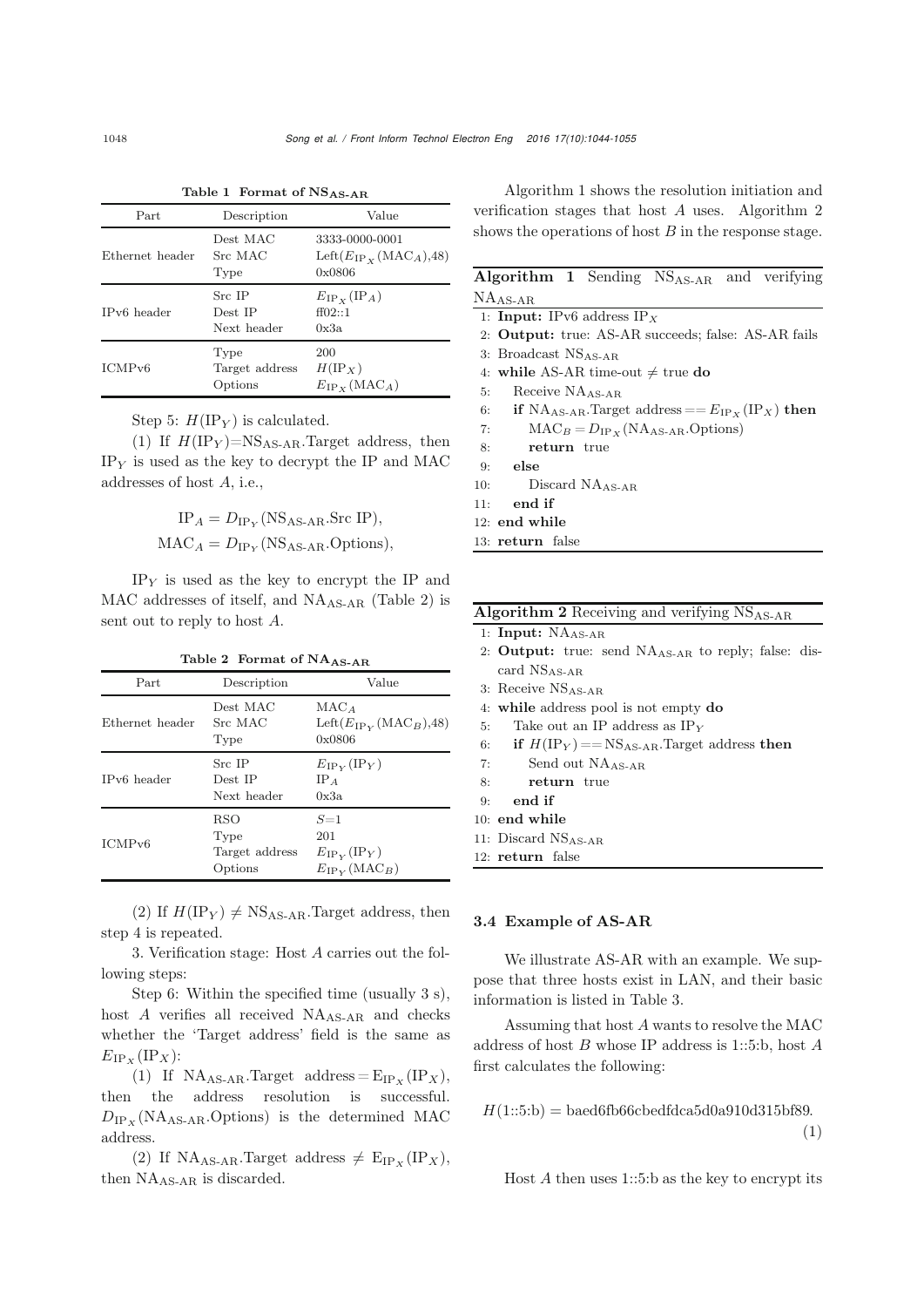Table 3 Basic information of three hosts

| Host. | IΡ       | MAC            | Hash of IP                       |
|-------|----------|----------------|----------------------------------|
| A     | 1:5:a    | 0800-270c-0001 | 1298591506654c57623885a782f31ed9 |
| B     | $1:5:$ h | 0800-270c-0002 | baed6fb66cbedfdca5d0a910d315bf89 |
| A     | 1:5.c.   | 0800-270c-0003 | e77b56dc72bf9e34eba732592a5a6dd0 |

own IP and MAC addresses as follows:

$$
NSAS-AR.Src IP = E1::5:b(1::5:a)
$$
  
= 8d0d12cfef09f97f4e4b67d07c1cab13. (2)  
NS<sub>AS-AR</sub>.Src MAC  
= Left(E<sub>1::5:b</sub>(080-270c-0001), 48)  
= ef0f-97d6-2b16. (3)

Host *A* fills the 'Dest MAC' field of NS<sub>AS-AR</sub> with '3333-0000-0001' (MAC broadcast address), the 'Options' field of NSAS-AR with *E*1::5:b(080-270c-0001), and the 'Target address' field with *H*(1::5:b). Host  $A$  then broadcasts the NS<sub>AS-AR</sub>.

Both hosts *B* and *C* can receive this  $NS<sub>AS-AR</sub>$ . Host *C* takes out the address 1::5:c from its address pool, calculates

$$
H(1::5:c) = e77b56dc72b9c34eba732592a5a6dd0,
$$
\n(4)

and finds that  $H(1::5::c)$  is not equal to NSAS-AR.Target address and no more address remains in the address pool. Thus, host *C* discards NSAS-AR. Host *B* takes out the address 1::5:b from its address pool, calculates

$$
H(1::5:b) = \text{baed6fb66cbedf dca5d0a910d315bf89},\tag{5}
$$

and finds that  $H(1::5:b)$  is equal to  $NS<sub>AS-AR</sub>$ . Target address. Accordingly, host *B* uses 1::5:b as the key to decrypt the IP and MAC addresses of host *A*.

IP<sub>A</sub>  
= 
$$
D_{1::5:b}
$$
(8d0d12cfef09f97f4e4b67d07c1cab13)  
= 1::5:a.  
MAC<sub>A</sub>  
=  $D_{1::5:b}$ (ef0f97d62b1622e4da0abaa3d17d8443)

 $= 0800 - 270c - 0001.$  (7)

Using 1::5:b as the key, host *B* encrypts its own IP and MAC addresses and then sends NAAS-AR as a reply to host *A*. The field assignment is as follows:

$$
NAAS-AR.Src IP = E1::5:b(1::5:b),
$$
  
= d1e9df6c6c0a428d32f736e7b7e0781f. (8)  

$$
NAAS-AR.Src MAC
$$
  
= Left(E<sub>1::5:b</sub>(0800-270c-0002),48). (9)  

$$
NAAS-AR.Dest IP = IPA. (10)
$$
NAAS-AR.Dest MAC = MACA. (11)
$$
NAAS-AR.Target address = E1::5:b(1::5:b). (12)
$$
NAAS-AR.Options = E1::5:b(0800-270c-0002).
$$
$$
$$
$$

(13)

After host *A* receives  $NA<sub>AS-AR</sub>$ , it needs to verify its 'Target address' field; if NAAS-AR passes the verification, then host *A* uses 1::5:b as the key to decrypt NAAS-AR.Options field to acquire the MAC address of host *B*. The address resolution is thus success. The  $NS<sub>AS-AR</sub>$  and  $NA<sub>AS-AR</sub>$  used in this process are shown in Fig. 3.

## 4 Security analysis and experiment

## 4.1 Security analysis

In the following analysis, we assume that the network environment is LAN and that nodes exchange information through switches. Assuming that host *C* is an attack node, host *C* has the following communication abilities:

1. *C* can receive broadcast and unicast.

2. *C* can change its protocol stack to send any NDP message.

3. *C* cannot monitor point-to-point communication; e.g., the message is forwarded from one port of the switch to another.

#### 4.1.1 Security analysis of address information

Address information is important in the address-resolution process. Five pieces of address information are important, namely, the IP and MAC addresses of the source node (IP*<sup>A</sup>* and MAC*A*), the destination of address resolution (IP*<sup>X</sup>* ), and the IP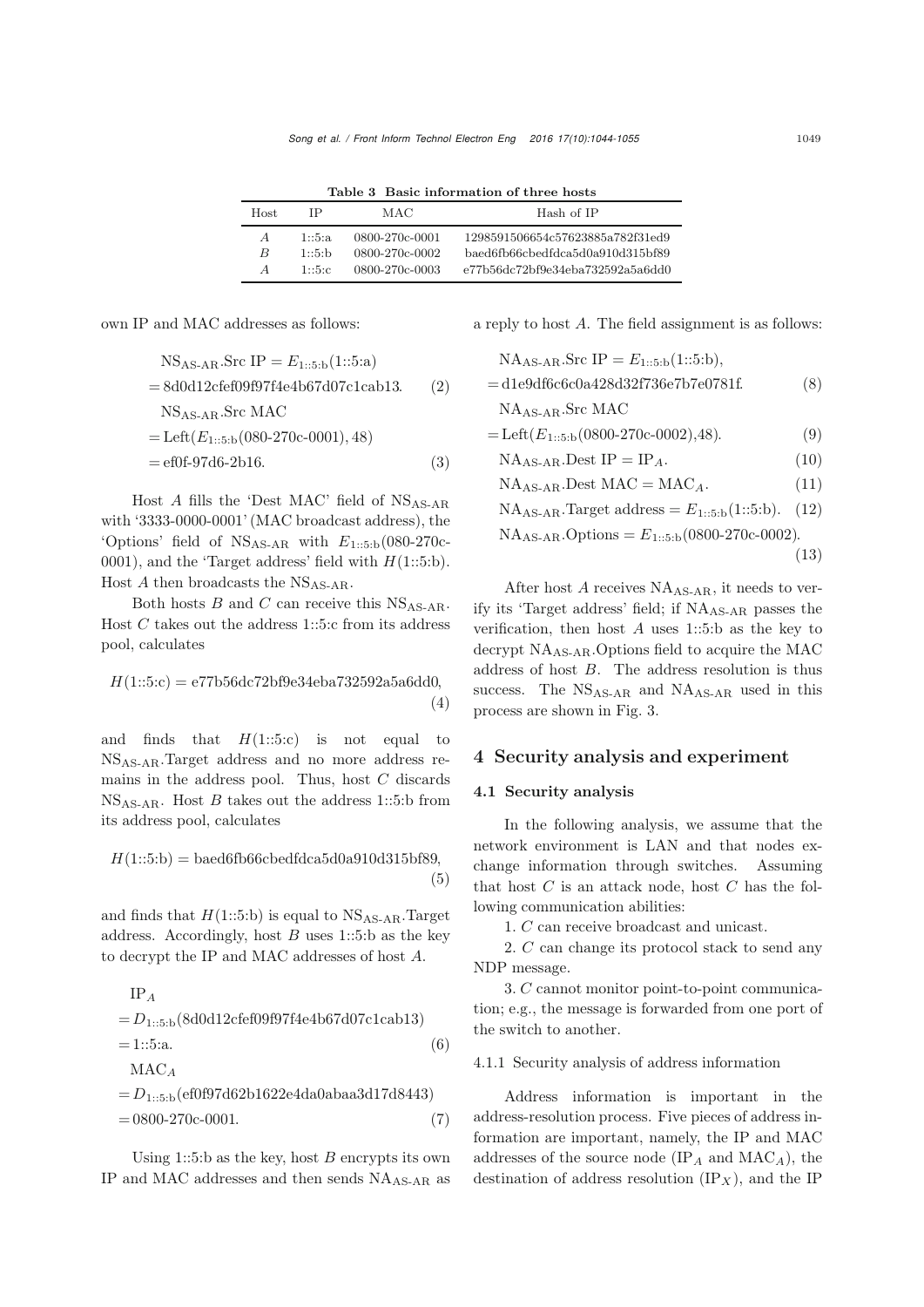

Fig. 3 Example of AS-AR

and MAC addresses of the destination node (IP*<sup>B</sup>* and  $MAC_B$ ).

In traditional ARPs, given that the request is sent out in broadcast in the resolution initiation stage, IP*A*, MAC*A*, and IP*<sup>X</sup>* are all broadcasted in plaintext; hence, the attacker can obtain these three items. Host *C* can use such information to attack. In the response stage, the destination node replies with unicast. Consequently, the attacker cannot obtain  $IP_B$  and  $MAC_B$  by monitoring the reply message. Other network environments may be different, such as in a wireless network; thus, the attacker may obtain all the five items.

In AS-AR, given  $IP_A$  and  $MAC_A$  of host  $A$ ,  $IP_X$ ,  $IP_B$ , and  $MAC_B$  of host *B* are all encrypted. Thus, none of the items can be obtained by the attacker.

#### 4.1.2 Security analysis of the 'Target address' field

Birthday attack shows that for the message digest with a length of *n*, there will be a probability of 50% of causing a collision for the random plaintext selection operated  $O(2^{n/2})$  times. For the iterated function with an MD structure, differential attack is an e[ffective](#page-11-10) [method](#page-11-10) [of](#page-11-10) [searching](#page-11-10) [for](#page-11-10) [collision.](#page-11-10) Wang *et al.* [\(2005\)](#page-11-10) and [Wang and Yu](#page-11-11) [\(2005](#page-11-11)) presented an effective attack method for a hash function with an MD structure. Collision for MD5 is found after

cycling for more than  $2^{39}$  times, and the computation time is 15 min or more. Therefore, from the collision perspective, the AS-AR using MD5 has some risks, in which an attacker can find a collision through a great amount of calculations. However, three situations make this attack infeasible:

1. Address resolution is generally completed within 3 s; an attack with limited computing power cannot find a collision within such a short period.

2. The attacker cannot use a collision address to decrypt the IP and MAC addresses of the source host; hence, it cannot send NA<sub>AS-AR</sub> to cheat.

3. Even if the attacker finds a collision in 3 s, the collision address is invalid for the source host, and it cannot pass the verification stage; the only way to attack is finding the preimage.

#### 4.1.3 Attack mode analysis

1. Ordinary attack: Based on the destination address of address resolution, the attacker can forge a reply to cheat the victim host. However, in AS-AR, the destination address is closed; thus, the attacker needs to use a random address to carry out an attack. In theory, the probability of success is almost zero. Meanwhile, the attacker does not know the MAC address of the host who sent NSAS-AR and hence cannot send a packet to the victim host. Therefore,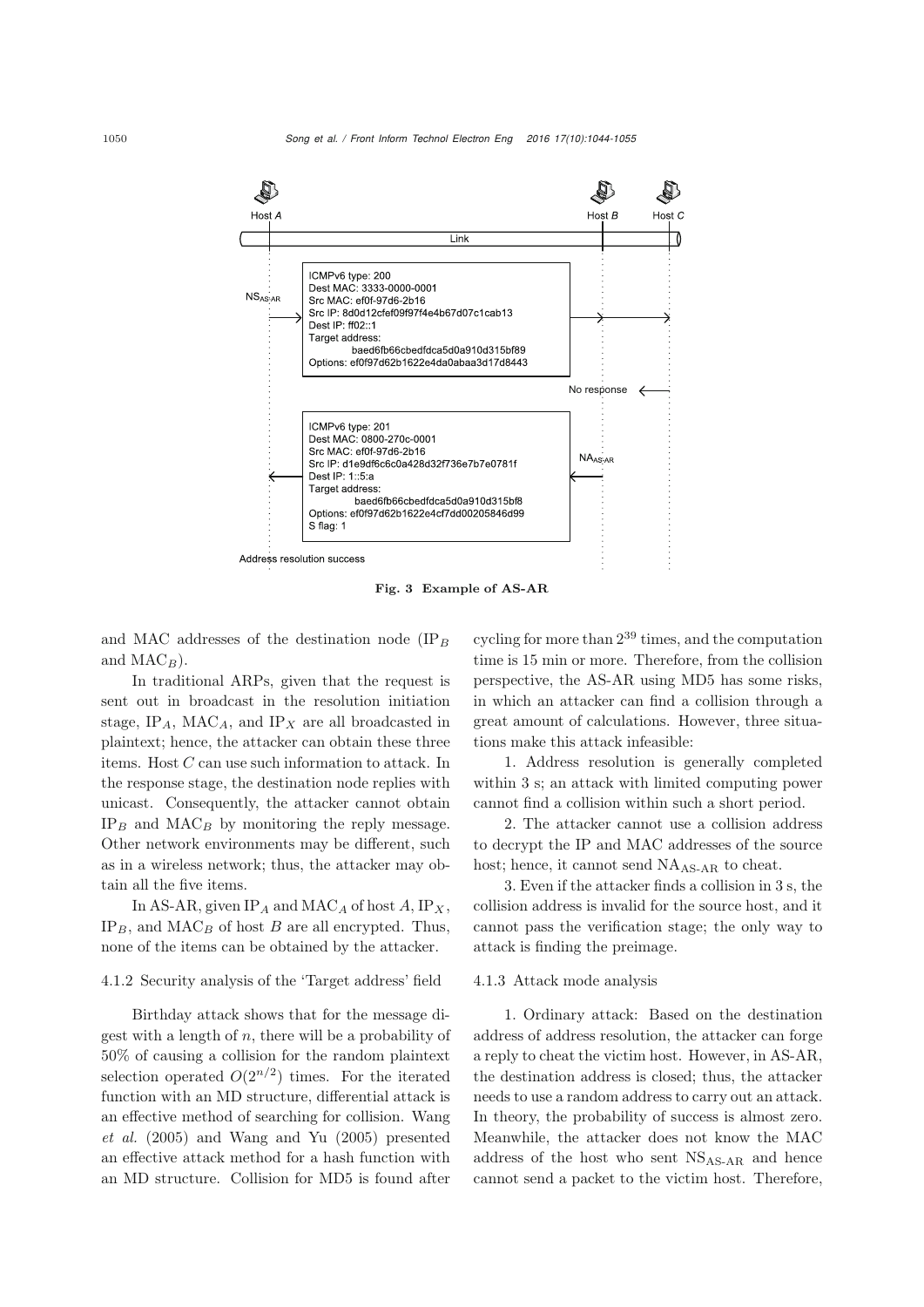an ordinary attack is infeasible in AS-AR.

2. Intensive attack: Based on the network prefix announced in router advertisement, the attacker generates a large number of random addresses and sends  $NA<sub>AS-AR</sub>$  to reply, to increase the success rate of attack.

We assume that only one network prefix exists in the network. Given that the length of the IPv6 address is 128 bits and that the length of the network prefix is 64 bits, the possible size of the address space is as high as  $2^{64}$ . The length of NA is 90 bytes, and the address-resolution process is completed in 3 s. Taking bandwidth 1000 Mb/s as an example, the number of NDP messages that an attacker can send in 3 s is

$$
n = \frac{1000 \times 2^{10} \times 2^{10} \times 3}{90 \times 2^3}.
$$
 (14)

Supposing that the probability that these addresses do not include  $IP_X$  is  $P$ , then

$$
P = \left(\frac{2^{64} - 1}{2^{64}}\right) \left(\frac{2^{64} - 2}{2^{64}}\right) \cdots \left(\frac{2^{64} - n + 1}{2^{64}}\right)
$$

$$
= \prod_{i=1}^{n-1} \left(1 - \frac{i}{2^{64}}\right). \tag{15}
$$

Accordingly, the success probability of an attack is

$$
1 - \prod_{i=1}^{n-1} \left( 1 - \frac{i}{2^{64}} \right) \approx 1 - \exp\left( -\frac{1}{2^{21}} \right). \tag{16}
$$

Thus, the success rate of an intensive attack is almost zero.

#### 4.1.4 Real collision occurrence

Assuming that host *B* has an address IP*Z*, where  $IP_Z \neq IP_X$  but  $H(IP_Z) = H(IP_X)$ , a real collision occurs. When host *A* performs address resolution, host *B* thinks it is the target that host *A* is looking for, uses IP*<sup>Z</sup>* to decrypt IP*<sup>A</sup>* and MAC*A*, and sends  $NA<sub>AS-AR</sub>$  to reply. Since  $IP_Z \neq IP_X$ , the MAC address that host *B* decrypted is wrong, indicating that  $NA<sub>AS-AB</sub>$  was sent to a non-existent MAC address. Because the switch has the ability of address learning, it will broadcast this NA<sub>AS-AR</sub>. All nodes (including the attacker) will receive this  $NA<sub>AS-AR</sub>$ . However, in addition to the plaintext contained in the Dest MAC field, other address fields contain ciphertext. Host *C* accordingly cannot obtain enough address information from NAAS-AR to attack host *A* or *B*.

#### 4.2 Comparative analysis

#### 4.2.1 Comparison between AS-AR and IPSec

Internet Protocol Security (IPSec) is a tunnel encryption protocol proposed by IETF. It has the following three work modes:

- 1. Host to host (transmission mode).
- 2. Gateway to gateway (tunnel mode).
- 3. Host to gateway.

The transmission mode is used to guarantee the communication security between host and host. This mode uses mainly the authentication header (AH) to encrypt the IP header and encapsulating security payload (ESP) to encrypt the payload. However, similar to most of the encryption methods, a key exchange process is necessary before the encrypted communication between the hosts. IPSec uses the Internet key exchange (IKE) protocol to perform key exchange. IKE is a point-to-point and unicast key management protocol. The two sides establish pointto-point communication, which is a premise that IKE plays a role. Address resolution is the premise of establishing point-to-point communication; thus, IPSec cannot be used to protect address-resolution security currently.

## 4.2.2 Comparison with SEND

IETF proposed SEND to enhance the security of NDP. SEND uses a new address format, CGA, to allow a host to prove that it has a particular address. If a host sends NA to reply to NS (CGA format), then the host can request the reply node to provide original auxiliary parameters of CGA. A characteristic of CGA is that the original auxiliary parameters cannot be inferred from the CGA itself. Therefore, CGA prevents the malicious host to cheat.

From the algorithm perspective, the safety of SHA-1 is higher than that of MD5, and SEND performs hash calculation twice. Thus, CGA can be verified twice. Only when both of the two verifications succeed, is the response host trusted. In contrast, AS-AR performs the verification only once.

From the information-hiding perspective, the performance of AS-AR is better. Given that the address-resolution process is designed to obtain the MAC address of the target, the SEND protocol exposes the source node of the MAC address; thus, the attacker can know who to attack. The attacker can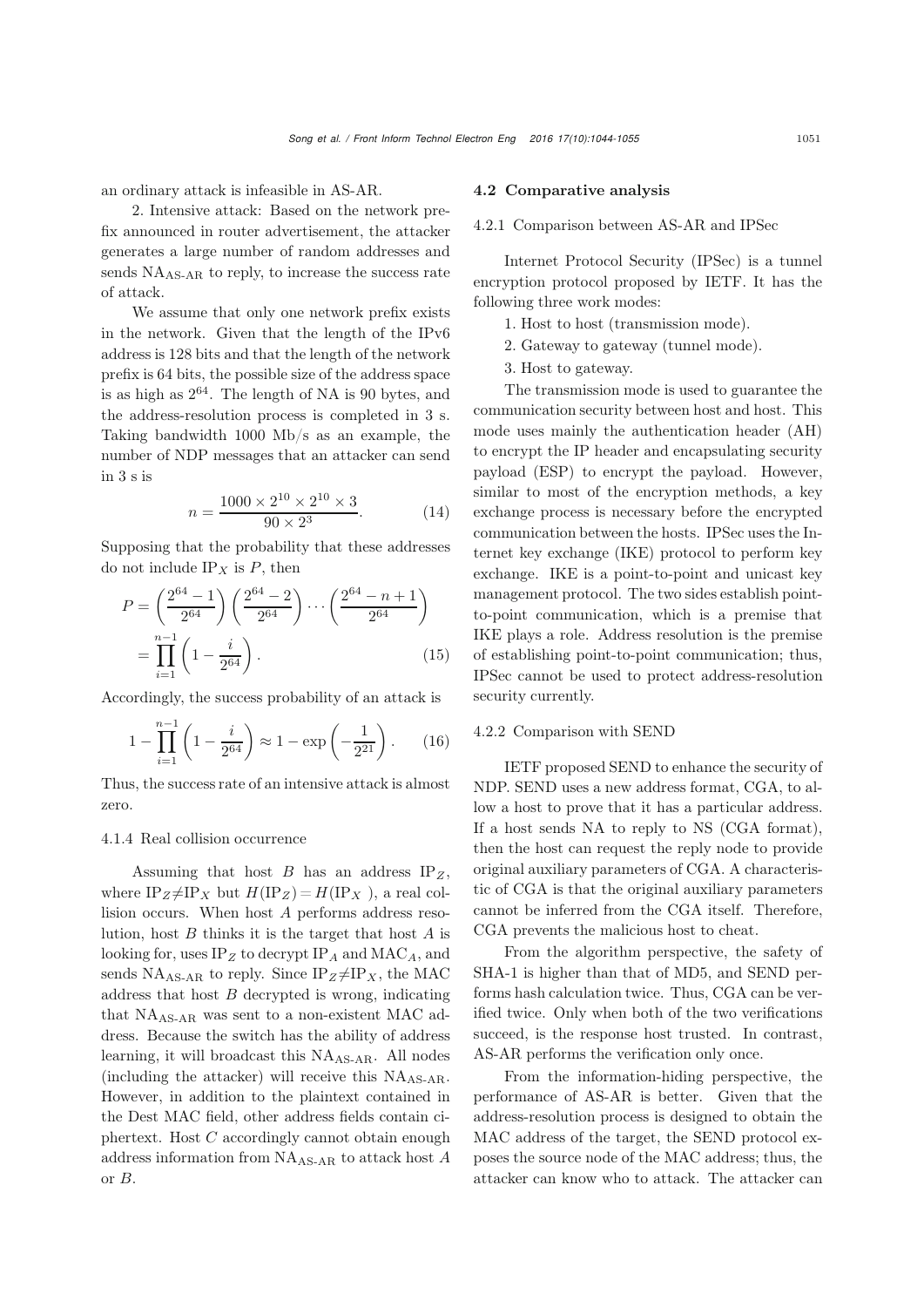send invalid NA packets, thereby making the host decrypt and verify to form denial-of-service (DoS). In AS-AR, the MAC address of the source node is also hidden. Only a specific host knows who launched the NS; thus, AS-AR has higher security and can defend from the DoS. In SEND, the malicious node can identify the IP and MAC addresses of the source host. However, in AS-AR, the attacker cannot identify who is performing address resolution and knows only that a node has initiated the address resolution. Aside from the hash value of the destination IP address, other information is unknown.

#### 4.3 Simulation

We conduct a simulation to test the security performance of AS-AR. The simulation software is the Optimized Performance Network Engineering Tool (OPNET), and the network environment is LAN, including one switch node, one attack node, and seven normal nodes. Normal nodes carry out addressresolution periodicity. Each node contains two processors, namely, Src1 and Src2. Src1 is used to perform background traffic. The distribution of the number of packets generated per second in background traffic (Fig. 4) is obtained based on a 30-day statistical data in a university firewall (Heilongjiang University of Chinese Medicine, China, from June 19, 2013 to July 18, 2013. The data acquisition software is Solarwinds Orion and the firewall model is Hillstone M6860). Src2 is used to generate addressresolution packets by using a uniform distribution with a mean of 2.75 packets per second. The number of packets generated per second in background traffic is 1000 times that in address-resolution traffic.

In the simulation, the number of address of each node is  $2^{12}$  and the number of network prefixes of



Fig. 4 Probability distribution of the number of packets generated per second in background traffic

the LAN is  $2^6$ . Each network prefix has a length of 96 bits and an address space of  $2^{32}$  to enhance the contrast effect. The address-resolution processes of SEND and AS-AR are simulated in the presence of an attack node. The cache pollution rate (CPR) is used to evaluate the performance of the addressresolution algorithms. CPR can be obtained by

$$
CPR = \frac{Number\ of\ error\ entries\ in\ cache}{Number\ of\ total\ entries\ in\ cache}.\tag{17}
$$

For example, if 10 entries exist in cache, and one of them is wrong, then CPR is 10%. In the simulation, the attack node is set to have a significant computing power; i.e., the attacker can calculate the collision according to the hash value. Details are as follows:

1. In SEND, the attack node can calculate the collision auxiliary parameters based on CGA.

2. In AS-AR, the attack node can calculate the collision address based on the 'Target address' field.

The simulation results for SEND and AS-AR are shown in Fig. 5. In the simulation, the cache is initially empty; thus, the pollution rate is close to zero. Address resolution is then started, and the destination address is randomly generated. In the CGA environment, the attack node (host *C*) can generate the collision auxiliary parameters according to CGA (lower 64 bits of the 'Target address' field) after receiving NS and then sends NA to reply. CGA verification is a collision test, not a preimage verification. As long as the auxiliary parameters can be verified by hash1 and hash2, CGA verification is successful. Thus, host *C* can pass the verification successfully and cheat on host *A*, thereby making the cache store of host *A* an incorrect entry.

In AS-AR, host *C* can compute the collision address IP*<sup>Y</sup>* based on the 'Target address' field and then sends  $NA<sub>AS-AB</sub>$  to reply. Given that the IP and MAC addresses of host *A* are encrypted, host *C* cannot use  $IP<sub>Y</sub>$  to decrypt. Thus,  $NA<sub>AS-AR</sub>$  cannot be transmitted to host *A*. Only when host *C* finds a collision address that is the same as  $IP<sub>X</sub>$  (the collision address is the preimage), can host *C* carry out an effective attack. Therefore, in the presence of the attack node, the CPR of SEND is much larger than that of AS-AR.

#### 4.4 Comparisons with other solutions

AS-AR is compared with five other typical methods in the aspects of cryptography used,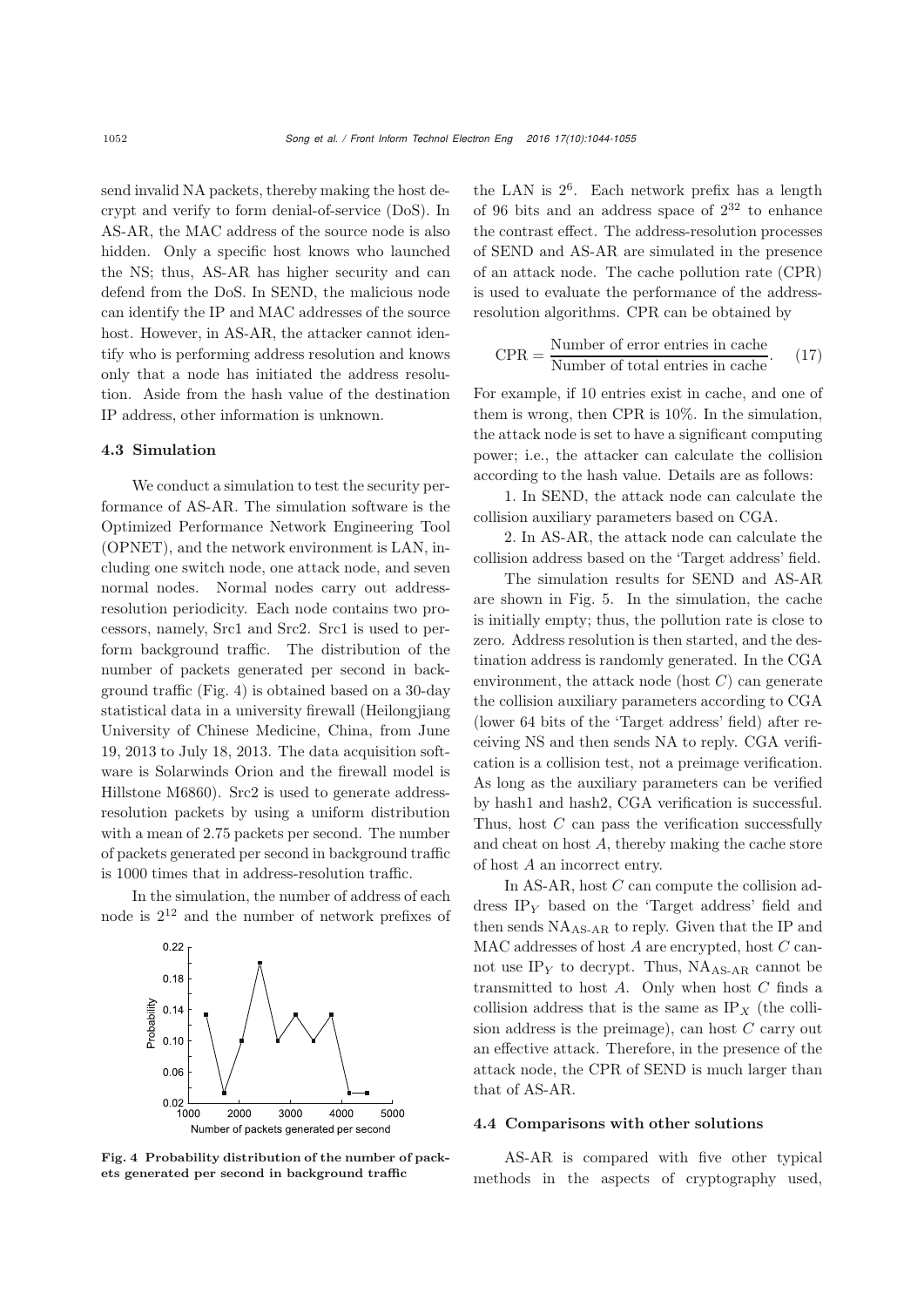

Fig. 5 Pollution rate comparison for SEND (a) and  $AS-AR$  (b)

third-party used, traffic monitor, performance degradation, and communication overhead (Table 4).

The methods used by Gouda, S-ARP, S-UARP, and Active DES all need an additional server in the network and must ensure that the server is always safe. However, this process adds to the deployment cost. In Active DES, the intrusion detection system (IDS) conducts port mirror on the switch to monitor all network traffic, but they require switch support.

The original ARPs need a broadcast process and a unicast process to complete the address-resolution process. For a LAN with *n* nodes, the communication overhead is  $O(n + 1)$ , where *n* represents the overhead of a broadcast process, and 1 represents the overhead of a unicast process. Given that

ES-ARP requires both the address-resolution request and the address-resolution response be transmitted in a broadcast manner, its communication overhead is  $O(2n)$ . Active DES monitors the addressresolution behavior of hosts; each time the node launches an address-resolution process, IDS has to conduct a similar address-resolution process to observe the event timing. Therefore, the communication overhead of Active DES is  $O(2n+2)$ . For Gouda and S-UARP, considering that a secure server was added and the secure server stored all IP and MAC addresses, common nodes could obtain the MAC address of other nodes by querying the secure server; thus, the broadcast process was avoided. The communication overhead of Gouda is accordingly *O*(2). In S-UAR, after the node received the query results, it had to send an acknowledgement message to the server; hence, its communication overhead is *O*(3). Both the resolution processes of AS-AR and S-ARP contain a broadcast and a unicast; the communication overheads are the same as those of the original ARPs, i.e.,  $O(n+1)$ .

AS-AR, Gouda, S-ARP, and S-UARP all use cryptography methods, which will affect the performance of the protocol. We conduct a performance test of AS-AR, Gouda, S-ARP, and S-UARP (experimental platform: Windows 7 Service Pack 3, Intel i5 m520 CPU, 4 GB Corsair DDR3 memory). The test results are shown in Table 5.

In terms of time comparison, S-UARP and S-ARP need to encrypt or sign the entire message. Their time consumptions are more than 1 ms. Given that AS-AR and Gouda encrypted only part of the message, their time consumptions are less than 5 µs. Considering that no encryption method is used, the performance of ES-ARP is better than that of Gouda, S-ARP, and S-UARP. DES monitors only the address-resolution process, and it presents

Table 4 Comparisons between AS-AR and other solutions

| Existing<br>solution | Cryptography<br>used | Third-party<br>used                 | Traffic<br>monitor | Performance<br>degradation | Communication<br>overhead |
|----------------------|----------------------|-------------------------------------|--------------------|----------------------------|---------------------------|
| $AS-AR$              | Yes                  | Yes                                 | No                 | Middle                     | $O(n+1)$                  |
| ES-ARP               | No                   | No                                  | No                 | Low                        | O(2n)                     |
| S-ARP                | Yes                  | Yes (authoritative key distributor) | No                 | High                       | $O(n+1)$                  |
| <b>Active DES</b>    | No                   | Yes (intrusion detection system)    | Yes                | Very low                   | $O(2n+2)$                 |
| Gouda                | Yes                  | Yes (secure server)                 | No                 | Low                        | O(2)                      |
| S-UARP               | Yes                  | Yes (DHCP+secure server)            | No                 | High                       | O(3)                      |

ES-ARP: [Ataullah and Chauhan](#page-10-11) [\(2012](#page-10-11)); S-ARP: [Bruschi](#page-10-4) *et al.* [\(2003\)](#page-10-4); Active DES: [Barbhuiya](#page-10-12) *et al.* [\(2011\)](#page-10-12); Gouda: Gouda and Huang (2003); S-UARP: [Issac and Mohammed](#page-10-6) [\(2005](#page-10-6))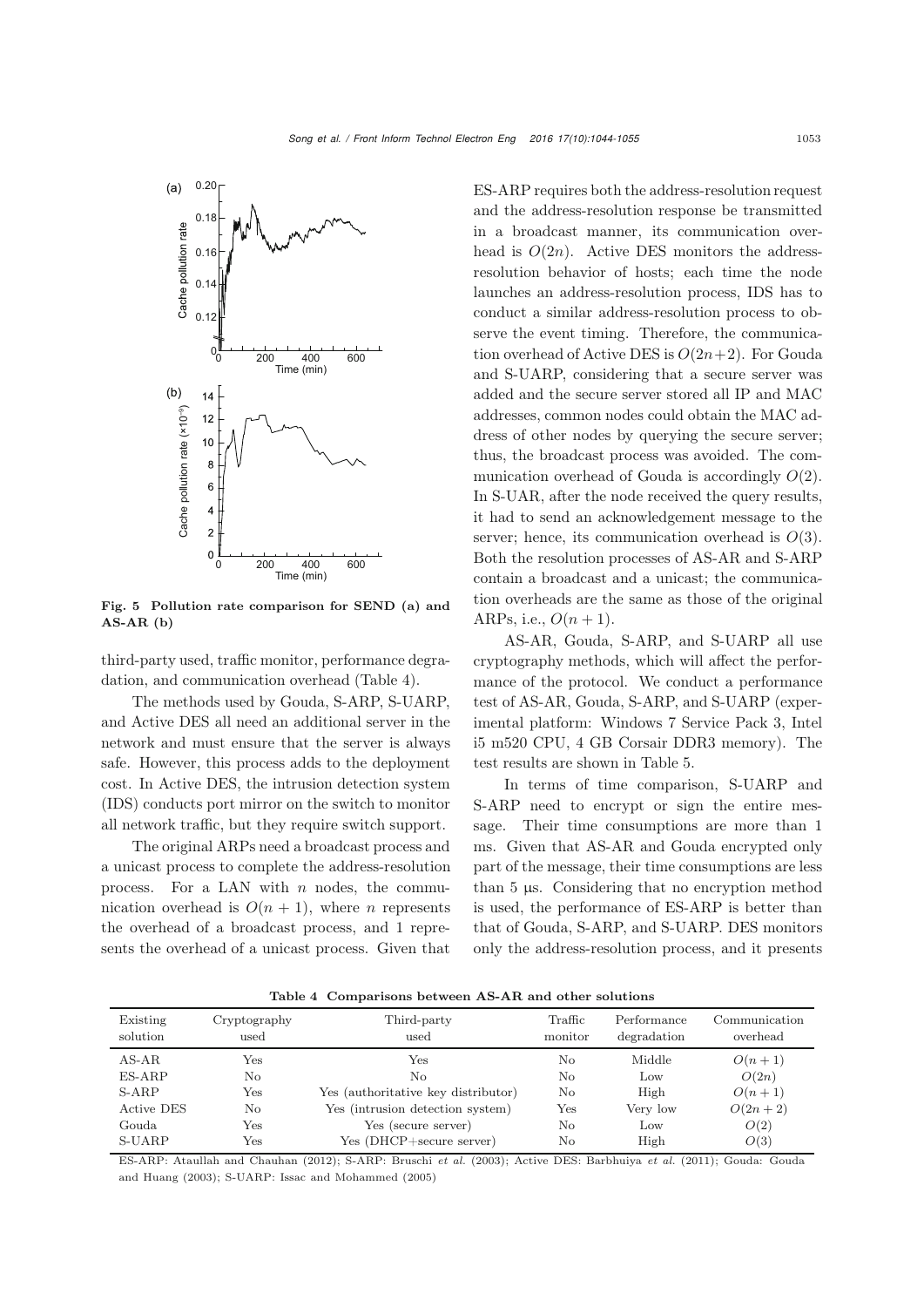Table 5 Performance comparisons between AS-AR and other solutions

| Solution | Cryptography                         | Scope of<br>encryption           | Time<br>consumption          |  |  |  |
|----------|--------------------------------------|----------------------------------|------------------------------|--|--|--|
| AS-AR    |                                      | MD5 and IDEA Part of the message | $3.0809 \text{ }\mu\text{s}$ |  |  |  |
| Gouda    | SHA-1                                | Part of the message              | $0.7968$ us                  |  |  |  |
| $S-ABP$  | SHA-1 and DSA                        | Entire message                   | $1.7913$ ms                  |  |  |  |
| S-UARP   | EES.                                 | Entire message                   | 13.3374 ms                   |  |  |  |
|          | $DCA$ , divital signature algorithms |                                  |                              |  |  |  |

DSA: digital signature algorithm

almost no effect on the protocol performance. The performance degradation of these methods is shown in the fifth column of Table 4.

AS-AR includes MD5 calculation and IDEA calculation. The time complexities of MD5 and IDEA are  $O(n^6)$  and  $O(n^{6.9})$ , respectively; therefore, the time complexity of AS-AR is  $O(n^{6.9})$ . Although using the encryption method will increase the running time of the protocol, the time consumption of the original address-resolution process is approximately 0.8 ms in the Ethernet environment (2.8 ms in the wireless environment). AS-AR increases only the running time of the protocol by less than 0.5%, which will insignificantly affect the performance of the protocol. AS-AR does not need to monitor network traffic or to add a security server; hence, the deployment cost is low. However, AS-AR also has some shortcomings. If the nodes in the LAN have a large address pool, it will affect the network performance.

# 5 Conclusions

The design principle of a security protocol is that an attacker cannot obtain more information than the protocol itself through breach of protocol. Address information is, undoubtedly, the most important information for address resolution. Existing ARPs are vulnerable to attack because an attacker can obtain considerable address information, such as the destination of the resolution and the IP and MAC addresses of the source node, thus allowing attackers to take initiatives. AS-AR uses an anonymous way to hide address information, that is, regarding the destination address as important information because it is the characteristic value of the target. AS-AR considers the destination address as the key to encrypt other address information. In an ideal case, the attacker cannot obtain any address information from the source and destination nodes, thereby ensuring the security of the resolution process. Comparative analysis shows that AS-AR is better than SEND and other existing security solutions in terms of information hiding. However, AS-AR also has some shortcomings. Deploying AS-AR in the existing network environment remains difficult, but it can be used in the next-generation network.

# References

- <span id="page-10-9"></span>AlSa'deh, A., Rafiee, H., Meinel, C., 2012. Stopping time condition for practical IPv6 cryptographically generated addresses. 26th IEEE Int. Conf. on Information Networking, p.257-162.
	- http://dx.doi.org/10.1109/ICOIN.2012.6164388
- <span id="page-10-7"></span>Arkko, J., Kempf, J., Zill, B., *et al.*, 2005. SEcure Neighbor Discovery (SEND). Internet Engineering Task Force. Available from http://tools.IETF.org/html/rfc3971.
- <span id="page-10-11"></span>Ataullah, M., Chauhan, N., 2012. ES-ARP: an efficient and secure address resolution protocol. IEEE Students' Conf. on Electrical, Electronics & Computer Science, p.1-5.
	- http://dx.doi.org/10.1109/SCEECS.2012.6184794
- <span id="page-10-12"></span>Barbhuiya, F.A., Biswas, S., Nandi, S., 2011. An active DES based IDS for ARP spoofing. IEEE Int. Conf. on Systems, Man & Cybernetics, p.2743-2748. http://dx.doi.org/10.1109/ICSMC.2011.6084088
- <span id="page-10-4"></span>Bruschi, D., Ornaghi, A., Rosti, E., 2003. S-ARP: a secure address resolution protocol. IEEE 19th Annual Computer Security Applications Conf., p.66-74. http://dx.doi.org/10.1109/CSAC.2003.1254311
- <span id="page-10-0"></span>Fall, K.R., Stevens, W.R., 2011. TCP/IP Illustrated, Volume I: the Protocols. Addison-Wesley, London.
- Garcia-Martine, A., Bagnulo, M., 2012. An integrated approach to prevent address spoofing in IPv6 links. *IEEE Commun. Lett.*, 16(11):1900-1902. http://dx.doi.org/10.1109/LCOMM.2012.100812.121517
- <span id="page-10-1"></span>Gouda, M.G., Huang, C.T., 2003. A secure address resolution protocol. *Comput. Netw.*, 41(1):57-71.
- <span id="page-10-5"></span>http://dx.doi.org/10.1016/S1389-1286(02)00326-2 Goyal, V., Tripathy, R., 2005. An efficient solution to the ARP cache poisoning problem. *LNCS*, 3574:40-51. http://dx.doi.org/10.1007/11506157\_4
- <span id="page-10-8"></span>Hou, Y., Wang, Z., Wang, Y., *et al.*, 2012. Routing attack in the ND and SEND mixed environment. 4th IEEE Int. Conf. on Multimedia Information Networking and Security, p.959-962.
	- http://dx.doi.org/10.1109/MINES.2012.196
- <span id="page-10-6"></span>Issac, B., Mohammed, L.A., 2005. Secure unicast address resolution protocol (S-UARP) by extending DHCP. 13th IEEE Int. Conf. on Networks, p.1-6. http://dx.doi.org/10.1109/ICON.2005.1635503
- <span id="page-10-3"></span>Kumar, N., Bansal, G., Biswas, S., *et al.*, 2013. Host based IDS for NDP related attacks: NS and NA spoofing. Annual IEEE India Conf., p.1-6. http://dx.doi.org/10.1109/INDCON.2013.6726054
- <span id="page-10-10"></span>Li, J., Wu, J., Xu, K., *et al.*, 2012. A hierarchical interdomain authenticated source address validation solution. *Chin. J. Comput.*, 35(1):85-100 (in Chinese). http://dx.doi.org/10.3724/SP.J.1016.2012.00085
- <span id="page-10-2"></span>Nam, S.Y., Kim, D., Kim, J., 2010. Enhanced ARP: preventing ARP poisoning-based man-in-the-middle attacks.